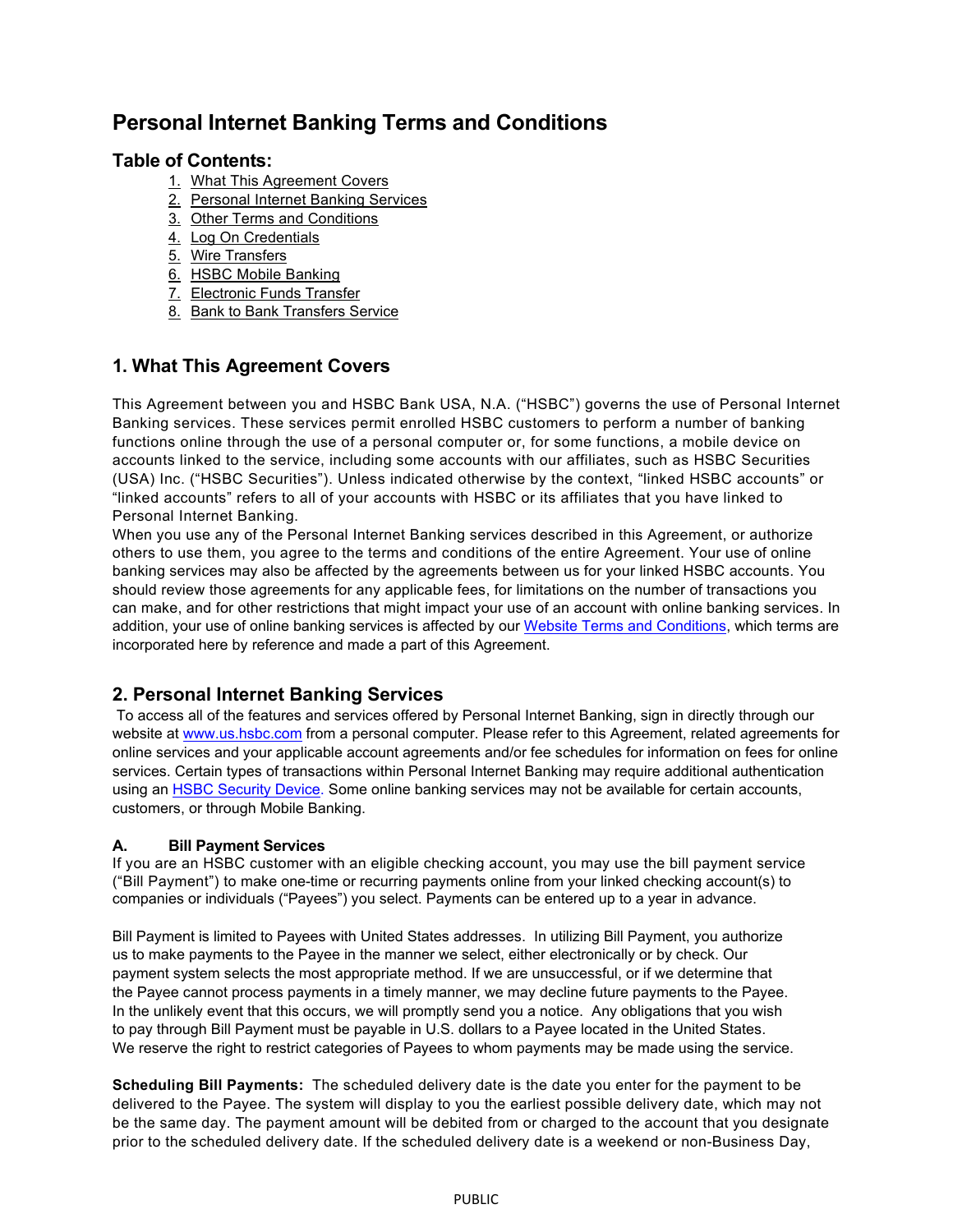then the delivery date will be the next Business Day. If we are unable to complete the payment because of insufficient funds in your account or some other reason, we will send you a secure Message through online banking. We will also notify you if your account is no longer in good standing and your eligibility for Personal Internet Banking services has been terminated.

**Canceling Bill Payments:** If the Bill Payment is a recurring payment set up on the Bill Pay service, then you can cancel that Bill Payment: (1) Through the use of Personal Internet Banking, as long as the request is received before the Bill Payment Process Date of the next recurring Bill Payment; (2) By calling us at 1-800- 975-4722; or (3) By writing to: HSBC Bank USA, National Association, P.O. Box 9, Buffalo, NY 14240. We must receive your call or written request at least three (3) Business Days before the Bill Payment Process Date of the next recurring Bill Payment. If you call, we will require you to put your request in writing and get it to us within 14 calendar days after you have made the request. Once a recurring bill payment is cancelled, all future payments to that payee will be cancelled and you must reschedule it if you want a Bill Payment to be made in the future.

#### **B. Transfers**

Transfers can be made in two ways, on a one-time or recurring basis. One-time transfers may be immediate or scheduled for a future date. Recurring transfers may be set up when a fixed amount is transferred at regular intervals, for example, a \$100 transfer from a checking to a savings account which occurs every two weeks.

Transfers will be processed as follows:

#### **Immediate transfers**

| Date of Immediate Transfer Request | Date Immediate Transfer will be made                                                         |
|------------------------------------|----------------------------------------------------------------------------------------------|
| On a Business Day - before         | Same Business Day that the transfer is                                                       |
| approximately 10 p.m. Eastern Time | requested. $1$                                                                               |
| On a Business Day - after          | Transaction will post the next Business Day after                                            |
| approximately 10 p.m. Eastern Time | the transfer is requested. <sup>1</sup>                                                      |
| On a day other than a Business Day | Transaction will post the next Business Day after<br>the transfer is requested. <sup>1</sup> |

#### **Scheduled transfers**

| Date of Scheduled Transfer Request | Date Scheduled Transfer will be made                                                                                                |
|------------------------------------|-------------------------------------------------------------------------------------------------------------------------------------|
| On a Business Day                  | Transaction will post that Business Day at<br>approximately 4 a.m. ET on the day the transfer<br>was scheduled. <sup>2</sup>        |
| On a day other than a Business Day | Transaction will post the next Business Day at<br>approximately 4 a.m. ET after the day the transfer<br>was scheduled. <sup>2</sup> |

<sup>1</sup> If transferring to an HSBC Bank USA, N.A. deposit account, the funds are available upon completion of the transfer.

<sup>2</sup> If transferring to an HSBC Bank USA, N.A. deposit account, the funds are available after 4 a.m. ET on the date the transfer was made.

#### **C. Limitations for Bill Payment and Transfers**

Transfers and Payments made through Personal Internet Banking are subject to the [Rules for Consumer](https://www.us.hsbc.com/account-opening/online-disclosures/)  [Deposit Accounts](https://www.us.hsbc.com/account-opening/online-disclosures/) governing such account, including any applicable Transfer Limits. Any obligation that you wish to pay with Bill Payment must be payable in U.S. dollars to a Payee located in the United States.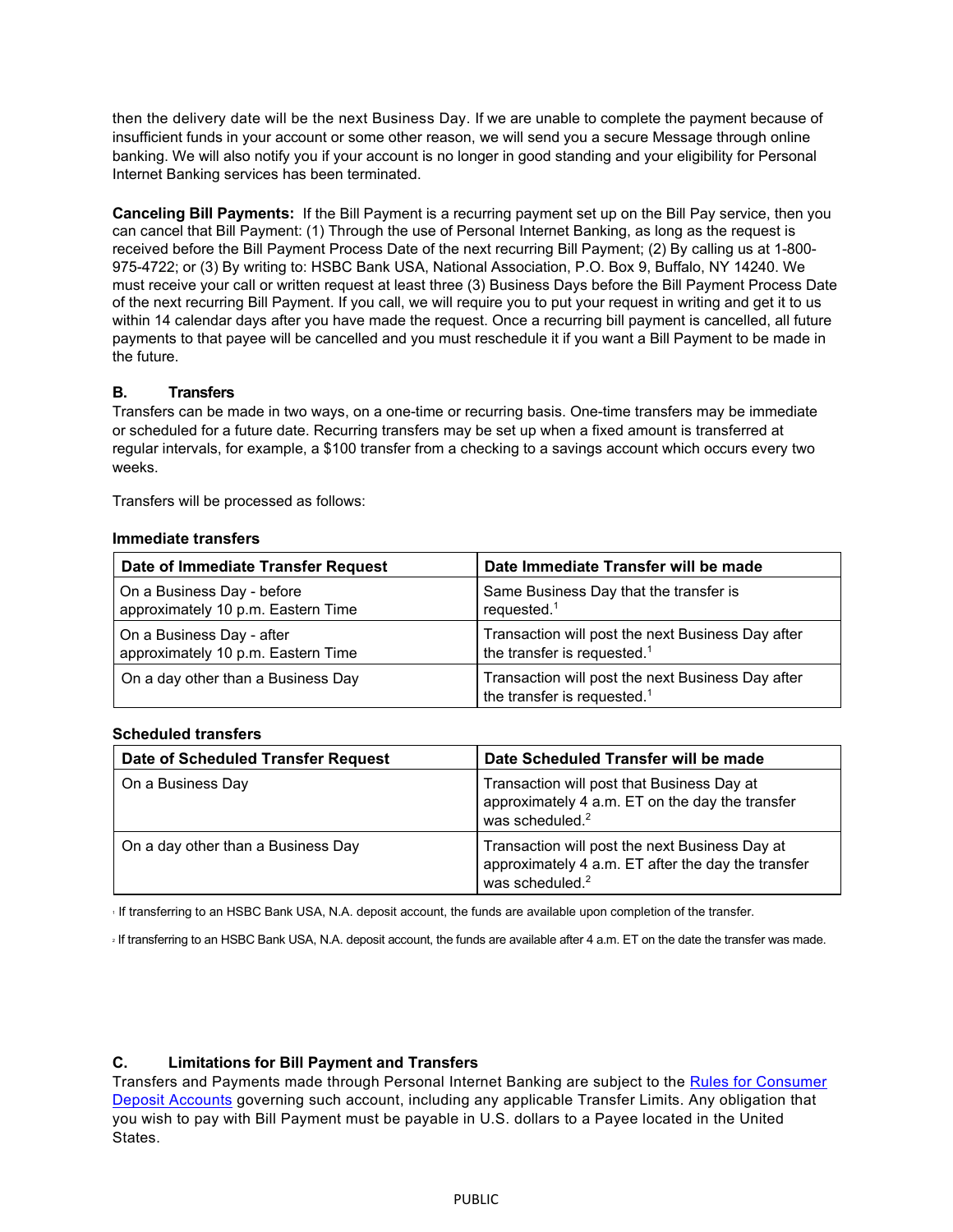<span id="page-2-0"></span>We reserve the right to restrict categories of Payees to whom payments may be made using the service. We will not be liable if you use Bill Payment or Transfers for one of these prohibited categories and the payment does not go through or does not arrive on time. You should not use the service to make:

- Tax payments
- Court-ordered payments
- Payments to settle securities transactions

## **D. Transfer/ Payment Authorization and Sufficient Available Funds**

You authorize HSBC to withdraw, debit or charge the necessary funds from your designated account in order to complete all of your designated transfers and payments. You agree that you will instruct us to make a transfer or payment only when there is enough money (available balance) in your account(s) to cover the transaction at the time of the transfer or payment. Any transfers or payments you request that exceed the available balance in your account(s) will be treated in accordance with the Rules for Consumer Deposit Accounts, and any other applicable agreements. At our option, we may make a further attempt to issue the payment or process the transfer request.

HSBC is under no obligation to inform you if it does not complete a transfer or payment because your available balance does not have enough funds to process the transfer or payment. In this case, you are responsible for making alternate arrangements or rescheduling the transfer or payment within Personal Internet Banking or Mobile Banking. In the event your account does not have sufficient available balance on a future transfer or payment, a secure Message through online banking will be sent to you.

## **E. Our Liability for Failure to Cancel or Stop a Transfer or Bill Payment**

If you attempt to cancel a payment in accordance with this Agreement and we do not do so, we will be liable for any of your losses or damages.

## **3. Other Terms and Conditions**

## **A. Charges and Fees**

Except as otherwise provided in your applicable account agreements and schedule of fees, there is no monthly service charge for accessing your linked accounts online. Depending on how you access Personal Internet Banking, you may incur charges for Internet service provider fees and/or wireless carrier fees.

## **B. Service Hours**

Personal Internet Banking services are available 365 days a year and 24 hours a day, except during system maintenance and upgrades. When this occurs, a message will be displayed online when you sign on to Personal Internet Banking. Please visit the HSBC [Contact Us page](https://www.us.hsbc.com/customer-service/contact-us/) for complete contact information and hours.

#### **C. Business Days**

For Personal Internet Banking services, our business days are Monday through Friday, excluding Federal holidays, and, for investment accounts only, stock exchange closures and holidays (such as Good Friday).

## **D. Cancelling Your Personal Internet Banking**

Personal Internet Banking will remain in effect until it is terminated by you or HSBC. You may cancel Personal Internet Banking at any time by notifying us of your intent to cancel in writing, through online banking secure Messages, or by other written correspondence. This cancellation applies to your Personal Internet Banking profile only, and does not terminate or close your HSBC accounts. All HSBC online-only accounts require that you access the accounts online and, accordingly, such accounts must be closed if you want to remove online access. We may terminate your participation in Personal Internet Banking for any reason, including inactivity, or no reason, at any time. We will try to notify you in advance, but we are not obliged to do so. Your online banking services will also end if you close all accounts linked to your Personal Banking profile.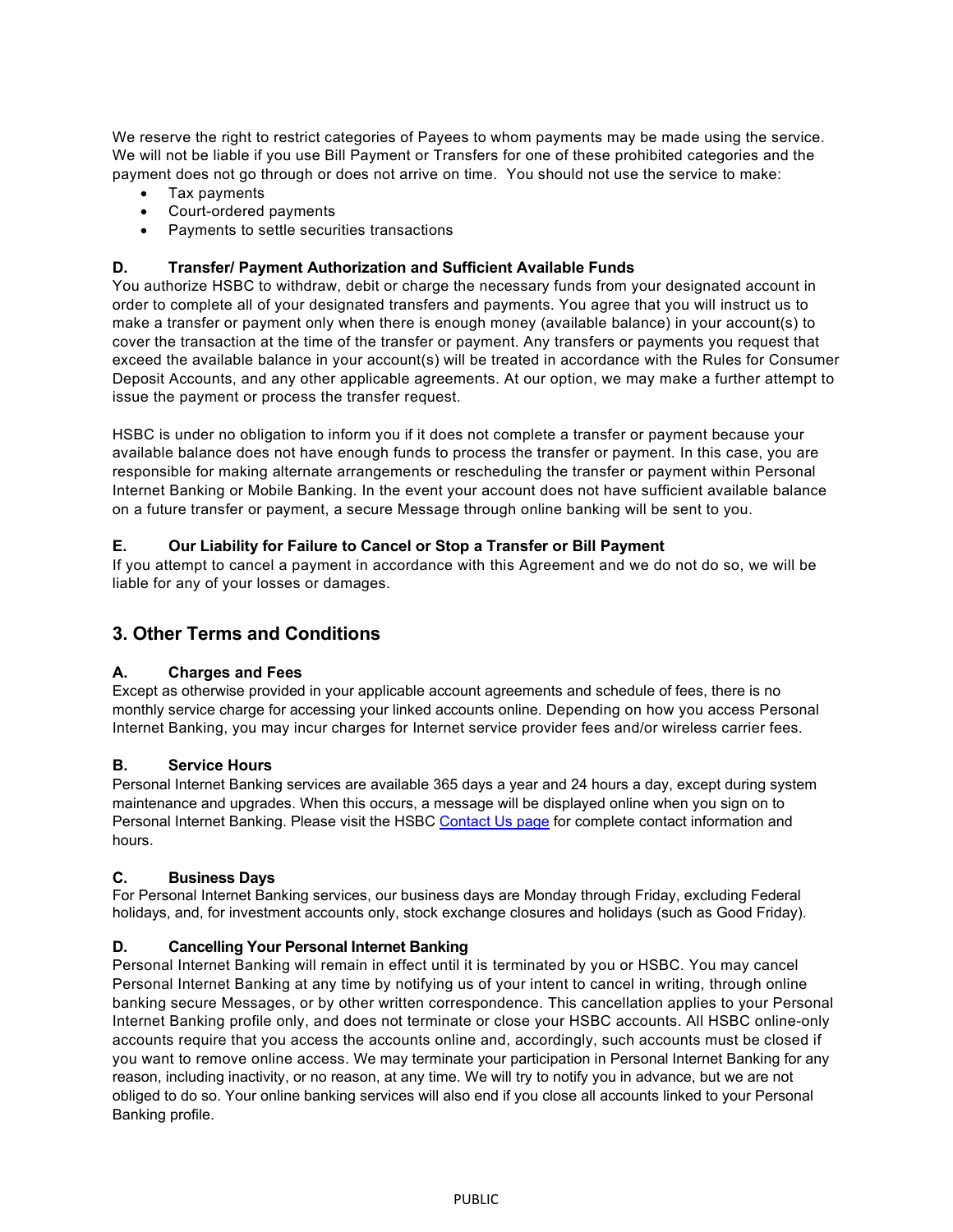If you choose to cancel Personal Internet Banking, any unprocessed payments will be cancelled. We recommend that you cancel any scheduled payments prior to notifying us that you are discontinuing Personal Internet Banking. HSBC will cancel any scheduled payments within two bank business days from the date we receive your request to discontinue Personal Internet Banking

## **E. Joint Accounts**

If a joint account is linked to the service, we may act on the verbal, written or electronic instructions of any account owner. For more information regarding access of joint accounts online, please see Section 4 of this Agreement.

## **F. Changes to Agreement**

We may change this Agreement at any time. We will notify you of such changes by mail, secure Messages through online banking, or notice in an HSBC Wealth Center. Any change will be effective when sent or posted. If you initiate any transfer of funds or bill payment through online banking after the effective date of a change, you indicate your agreement to the change.

We will send you notice at least 30 days before the effective date of the change if the change results in (1) increased or new account-related fees or charges, (2) increased liability for you, (3) fewer types of electronic funds transfers, or (4) stricter limitations on the frequency or dollar amounts of transfers, unless the change must be made immediately for security reasons.

## **G. Use of External Email Address**

You are required to provide us with a valid, current email address. If your email address changes at any time, you must promptly update your email address with us. We may send messages to your external email address to notify you about changes in terms, privacy notices, or that responses to your payment inquiries or customer service inquiries are available in online banking. We cannot act on instructions sent by you from an external email address. You should use the Chat function through online banking to send instructions to HSBC.

## **H. Disclosure of Account Information**

We may disclose information about you or your transactions for our everyday business purposes, such as to process your transactions, maintain your account(s), respond to court orders and legal investigations, or report to credit bureaus. For more information about our privacy and security practices and a link to our Privacy Notice go to our website at [www.us.hsbc.com/online-privacy-statement.](https://www.us.hsbc.com/online-privacy-statement/) No HSBC or Payee employee, nor any company affiliated with HSBC, will contact you through email or phone requesting your log on credentials. If you are contacted by anyone requesting this information, please contact us immediately.

## **I. Account Statements and Documents**

**Enrollment in Paperless Account Statements and Documents:** As part of Personal Internet Banking enrollment, all Personal Internet Banking customers must consent to the Electronic Communications Disclosure. The Electronic Communications Disclosure allows us to provide this Agreement and certain communications electronically. In addition, the Electronic Communications Disclosure provides important information about electronic delivery for account statements and documents. For more details, please review the Electronic Communications Disclosure by visiting [Electronic Communications Disclosure.](https://www.us.hsbc.com/account-opening/online-disclosures/#electronic-communication)

As new document types are sent electronically for your eligible accounts, you will automatically receive those new document types electronically instead of by mail without needing to make an additional change in your communication preferences in online banking. At times, we may, in our sole discretion, mail you a paper copy of certain statements and documents even if you have chosen electronic delivery. When a statement or document is delivered electronically, we send an email to alert you that it is available for viewing through online banking.in Personal Internet Banking. You must have a valid email address to receive these alerts. Electronic statements and documents are generally provided in PDF format. In order to view, print or save copies of your account statements and documents, you will need to ensure that the computer or device you are using meets the hardware and software requirements specified by the Electronic Communications Disclosure.

**Managing your Electronic Delivery Settings**: You can switch certain electronic account statements and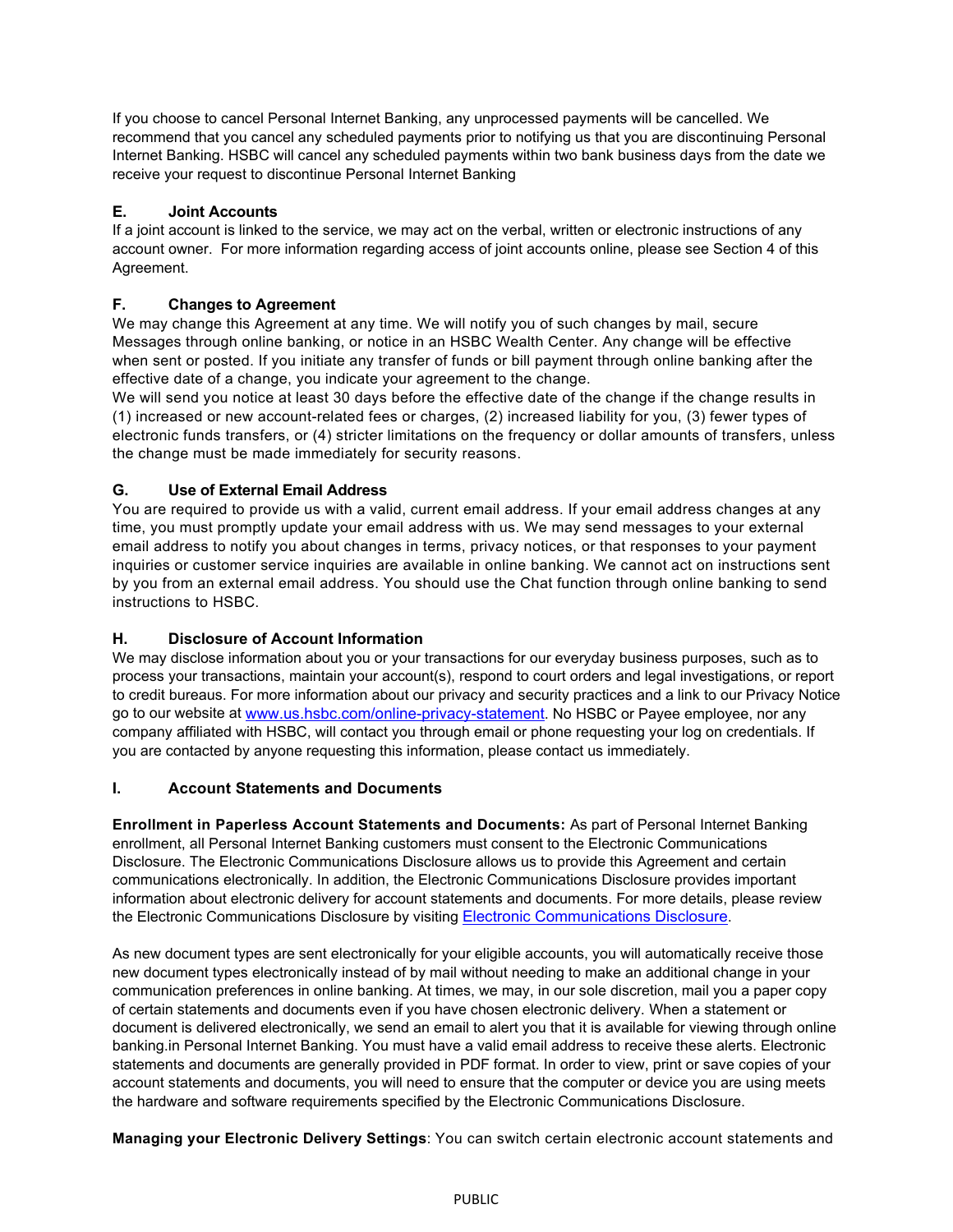<span id="page-4-0"></span>documents back to paper mail delivery at any time within Personal Internet Banking, except for onlineonly accounts. Your HSBC online-only accounts require electronic delivery of statements and documents. It may take up to two statement cycles for your revised delivery settings to take effect. Setting your electronic delivery preferences may not be available for all accounts, products, services or documents. We may, in our sole discretion, add to, modify or delete any of the features we provide within our electronic statements and documents service, except for online-only accounts.

## **J. Business Accounts on Personal Internet Banking**

Personal Internet Banking is a service primarily intended for consumer accounts. You shall at all times indemnify, defend and hold HSBC harmless from and against all actions, proceedings, claims or loss, damage, costs and expenses which may be brought against HSBC or incurred by HSBC and which shall have arisen in connection with the instructions transmitted by online banking relating to your business accounts. You acknowledge that HSBC offers HSBCnet for business accounts. HSBCnet provides additional security features. HSBCnet provides built-in security features permitting you to establish transfer and account access limitations that are not available on Personal Internet Banking.

## **K. Limitation of Liability for Online Banking Transactions**

Except as specifically provided in this HSBC Personal Internet Banking Terms and Conditions or where applicable law requires a different result, NEITHER WE NOR OUR SERVICE PROVIDERS OR OTHER AGENTS WILL BE LIABLE FOR ANY LOSS OR LIABILITY RESULTING IN WHOLE OR IN PART FROM ANY ACT OR FAILURE TO ACT OF YOUR EQUIPMENT OR SOFTWARE, OR THAT OF AN INTERNET BROWSER PROVIDER, OR BY AN INTERNET ACCESS PROVIDER, BY AN ONLINE SERVICE PROVIDER OR BY AN AGENT OR SUBCONTRACTOR FOR ANY OF THEM, NOR WILL WE OR OUR SERVICE PROVIDERS OR OTHER AGENTS BE RESPONSIBLE FOR ANY DIRECT, INDIRECT, SPECIAL, OR CONSEQUENTIAL ECONOMIC OR OTHER DAMAGES ARISING IN ANY WAY OUT OF YOUR ACCESS TO OR USE OF, OR FAILURE TO OBTAIN ACCESS TO ONLINE BANKING SERVICES, INCLUDING ANY SERVICE PROVIDER THEREIN.

## **L. Our Liability for Failure to Complete Transactions**

If we do not complete a transaction to or from your account on time, or in the correct amount, according to our Agreement with you, we will be liable for your losses or damages. However, there are some exceptions. For instance, we will not be liable:

- If, through no fault of ours, you don't have enough available funds in your account to cover the transaction or transfer.
- If online banking services weren't working properly, and you knew about the malfunction when you started the transaction or transfer.
- If circumstances beyond our control (such as fire or flood) prevented the transaction or transfer, despite reasonable precautions we've taken.
- If you have not given us complete, correct and current instructions so that we can make a transfer or bill payment.
- There may be other exceptions not specifically mentioned.

## **4. Log On Credentials**

Your log on credentials are used to identify you when accessing Personal Internet Banking. They act as your signature. For information regarding creating a strong password, please visit <https://www.us.hsbc.com/help/security/protect-you/#internet>. You can change your log on credentials at any time. For your protection, you should memorize your log on credentials and not keep any notation of them on or with your computer. Log on credentials assure that only you can access Personal Internet Banking. You agree not to give your log on credentials to anyone. If you give your log on credentials to a person or entity, application or otherwise, you will be responsible for any money withdrawn or transferred from your accounts using such log on credentials.

If any of your accounts are joint accounts, each owner is entitled to and should have their own log on credentials to access online banking. The sharing of credentials is not recommended and could potentially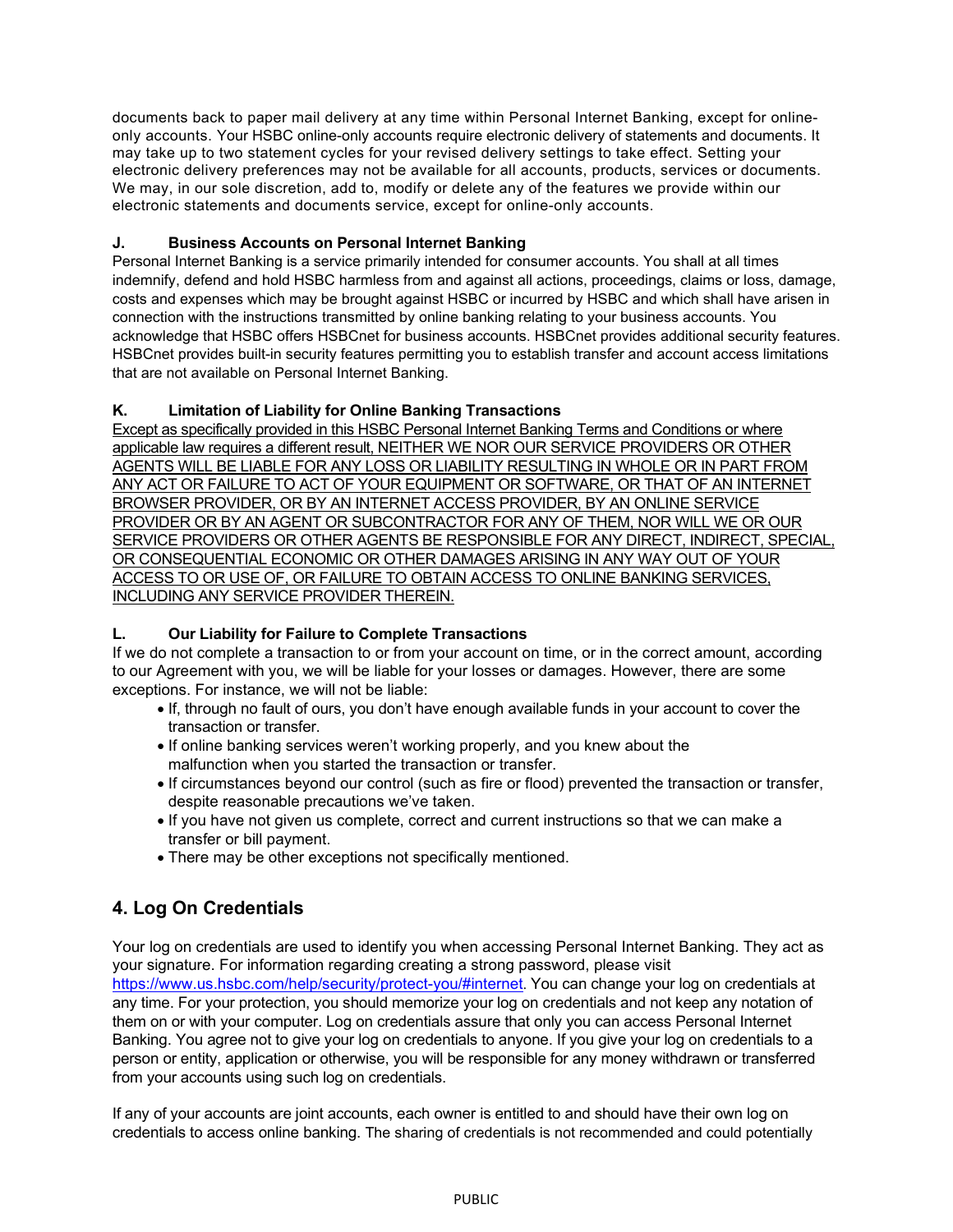<span id="page-5-0"></span>place your information at risk. To register, joint holders should call the Customer Relationship Center at 1-800 975-4722 or sign up for Personal Internet Banking by visiting [us.hsbc.com](http://us.hsbc.com/) and selecting "Register" in the top right hand corner to create individual log on credentials. You understand and agree that, to the extent permitted under applicable law, each owner of an account is jointly and individually responsible for all Personal Internet Banking transactions that affect the account, including the initiation of HSBC Securities (USA) Inc. investment account transactions using Personal Internet Banking.

## **5. Wire Transfers**

The Wire Transfer service is governed by the Funds Transfer provisions of the [Rules for Consumer Deposit](https://www.us.hsbc.com/account-opening/online-disclosures/) [Accounts](https://www.us.hsbc.com/account-opening/online-disclosures/) governing such account.

## **6. HSBC Mobile Banking**

Use of the HSBC Mobile Banking App is subject to additional terms contained in th[e HSBC Mobile Banking](https://www.us.hsbc.com/mobile-banking/)  [Terms and](https://www.us.hsbc.com/mobile-banking/) [Conditions.](https://www.us.hsbc.com/mobile-banking/)

## **7. Electronic Funds Transfer**

The provisions in this section apply only to electronic funds transfers that debit or credit a consumer's checking, savings or other asset account and are subject to the Bureau of Consumer Financial Protection's Regulation E ("EFT"). HSBC may rely on any exceptions to the provisions in this section that are contained in Regulation E. All terms not otherwise defined in this Agreement which are defined in Regulation E will have the same meanings when used in this section as they do in Regulation E. HSBC's Electronic Banking Services Information Statement is incorporated herein by reference.

## **A. Liability for Use**

You are responsible for any EFT transaction you make with your log on credentials. You are also responsible for any EFT transaction made by someone else to whom you have given your log on credentials until you notify us that the person no longer has your permission to use them.

Tell us AT ONCE if you believe your log on credentials have been lost or stolen, or if you believe that an electronic fund transfer has been made without your permission using information from your check or other information about your account. Calling is the best way of keeping your possible losses down. You could lose all the money in your account (plus your maximum overdraft line of credit). Also, if your monthly statement shows EFT transactions made with your log on credentials that you did not make (or give someone permission to make for you), tell us AT ONCE. If you do not tell us within 60 days after the statement was mailed to you, you may not get back any money lost after the 60 days, if we can prove we could have stopped someone from taking the money if you had told us in time. If a good reason (such as a long trip or a hospital stay) kept you from telling us, we will extend the time periods.

## **B. Where to Call or Write**

If you believe your log on credentials have been lost or stolen or that someone has or may use them to withdraw money from your deposit account without your permission, contact us immediately. Please visit the HSBC [Contact Us page](https://www.us.hsbc.com/customer-service/contact-us/) for complete contact information and hours.

## C. **Error Resolution Notice**

In case of errors or questions about your electronic transactions, please refer to the HSBC Electronic Banking Services Information Statement.

## **8. Bank to Bank Transfers Service**

Bank to Bank Transfers ("Service") offered by HSBC and service provider allows you to transfer funds to or from your HSBC accounts and any other account held by you at another U.S. financial institution – referred to in these terms as "**Accounts**" – assuming, of course, that the transfer is permitted by your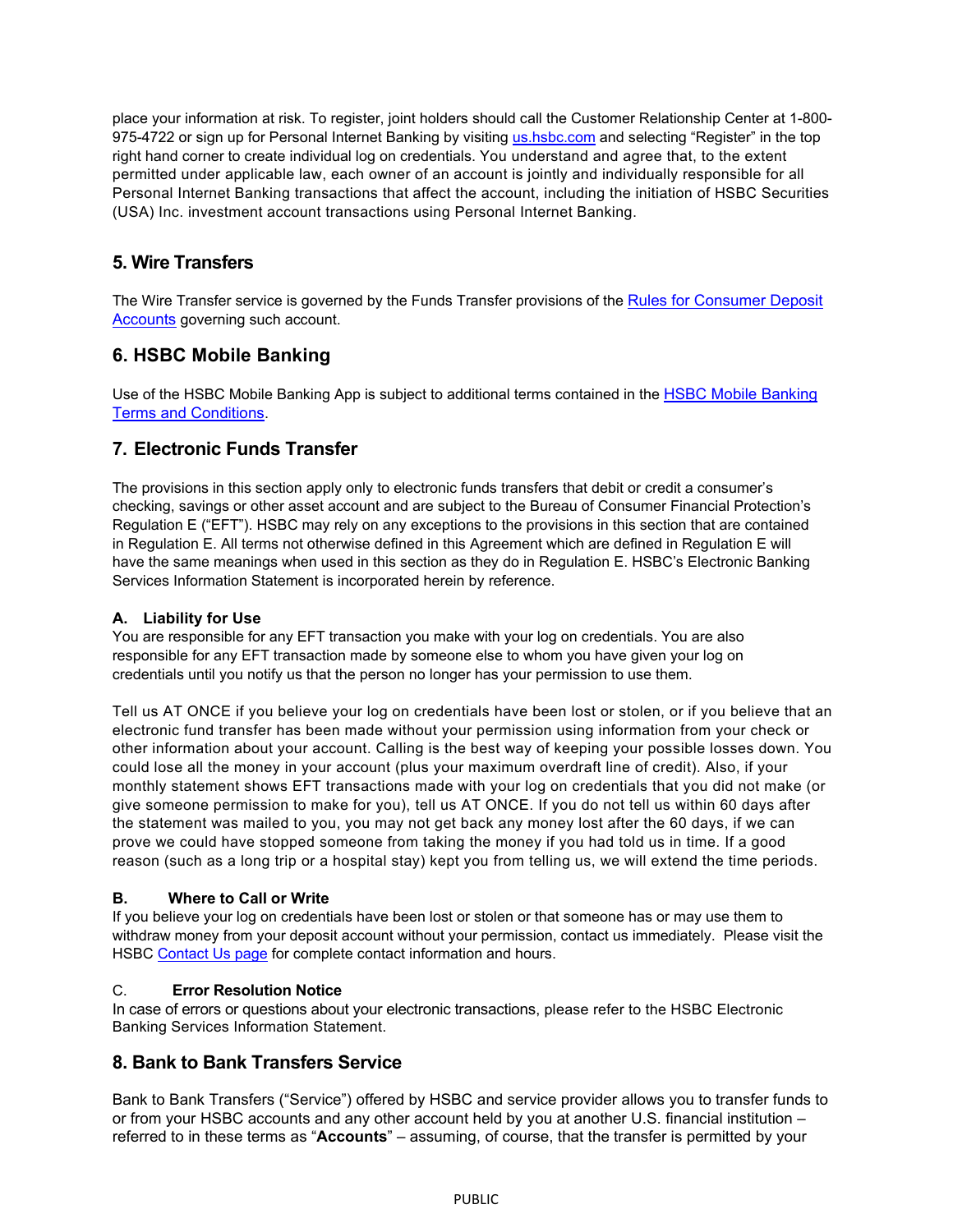financial institution and by law. Bank to Bank Transfers can only be completed between accounts that are owned by the same account holder. In order to use Bank to Bank Transfers, you have to be a Personal Internet Banking customer of HSBC. Details of applicable limits can be found on the Bank to Bank Transfers section of the HSBC website.

#### **A. Acceptance of Bank to Bank Transfers Terms**

**These terms apply when you use Bank to Bank Transfers.** HSBC reserves the right to change the Terms under which the Service is offered in its sole discretion at any time; however, HSBC will notify you of any material change to the Terms. In most cases, you will receive the notice online the next time you log in; however, HSBC reserves the right to notify you by email or by conventional mail, at its discretion. You agree that if you continue to use the Service after we notify you of any change, you thereby accept the changes to the Terms and agree to be bound by this Agreement, as amended. If you do not accept and agree to the changes to the Terms, you will not be entitled to use the Service. You can review, download and print the most current version of this Agreement at any time by clicking on the Terms and Conditions link within the footer of the Personal Internet Banking website and then clicking "Personal Internet Banking" in the "Other Terms & Conditions" section of the right hand menu. If you do not agree to the changes, or if at any time you wish to discontinue your use of the Service, you can unsubscribe by sending a secure Message from online banking or calling our Customer Relationship Center at 1-800- 975-4722. Representatives are available Monday - Sunday 7:00am - 9:00pm ET and will be happy to help.

#### **B. Information Authorization**

HSBC and our service provider reserve the right to obtain such additional information as we deem reasonably necessary to ensure that you are not using our Service in violation of law, including, but not limited to, laws and regulations designed to prevent money laundering or the transfer of funds to accounts that are blocked under regulations of the Office of Foreign Assets Control (OFAC) of the United States Treasury Department.

Once you are approved for Bank to Bank Transfers, we may verify the Accounts that you add to the Service from time to time. You authorize us to validate the Accounts through the use of a test transfer, in which one or more low value payments will be both credited to and debited from the Account. The test credit will always occur before the test debit and will always be of the same or lesser amount, so that the balance in any of your Accounts will never be less than the actual balance.

Once the test transfer is complete, we may ask you to access your Account to tell us the amount of the test credit or debit or any additional information reported by your bank with this test transfer. We may also verify Accounts by requiring the entry of information you ordinarily use to access the Account provider's website, or by requiring you to submit proof of ownership of the Account.

#### **C. User Content**

Subject to HSBC's Privacy Policy, you agree that HSBC may use, copy, modify, display and distribute any information, data, materials or other content ("Content") you provide to HSBC for the purpose of providing the Service, and you hereby give HSBC a license to do so. By submitting Content, you represent that you have the right to license such Content to HSBC for the purposes set forth in this Agreement.

#### **D. Accounts**

You understand that in order to complete Bank to Bank Transfers, it is necessary for HSBC and our service provider to access the websites and databases of your bank and other institutions where you hold Accounts, as designated by you and on your behalf, to retrieve information and effect the fund transfers you request. By using the Service, you represent and warrant to us that you have the right to authorize and permit us to access your Accounts to effect such funds transfers or for any other purpose authorized by this Agreement, and you assure us that by disclosing and authorizing us to use such information you are not violating any third party rights. You warrant and represent that the information you are providing us with is true, current, correct and complete. You hereby authorize and permit HSBC and our service provider to use information submitted by you to accomplish these purposes and to configure the Service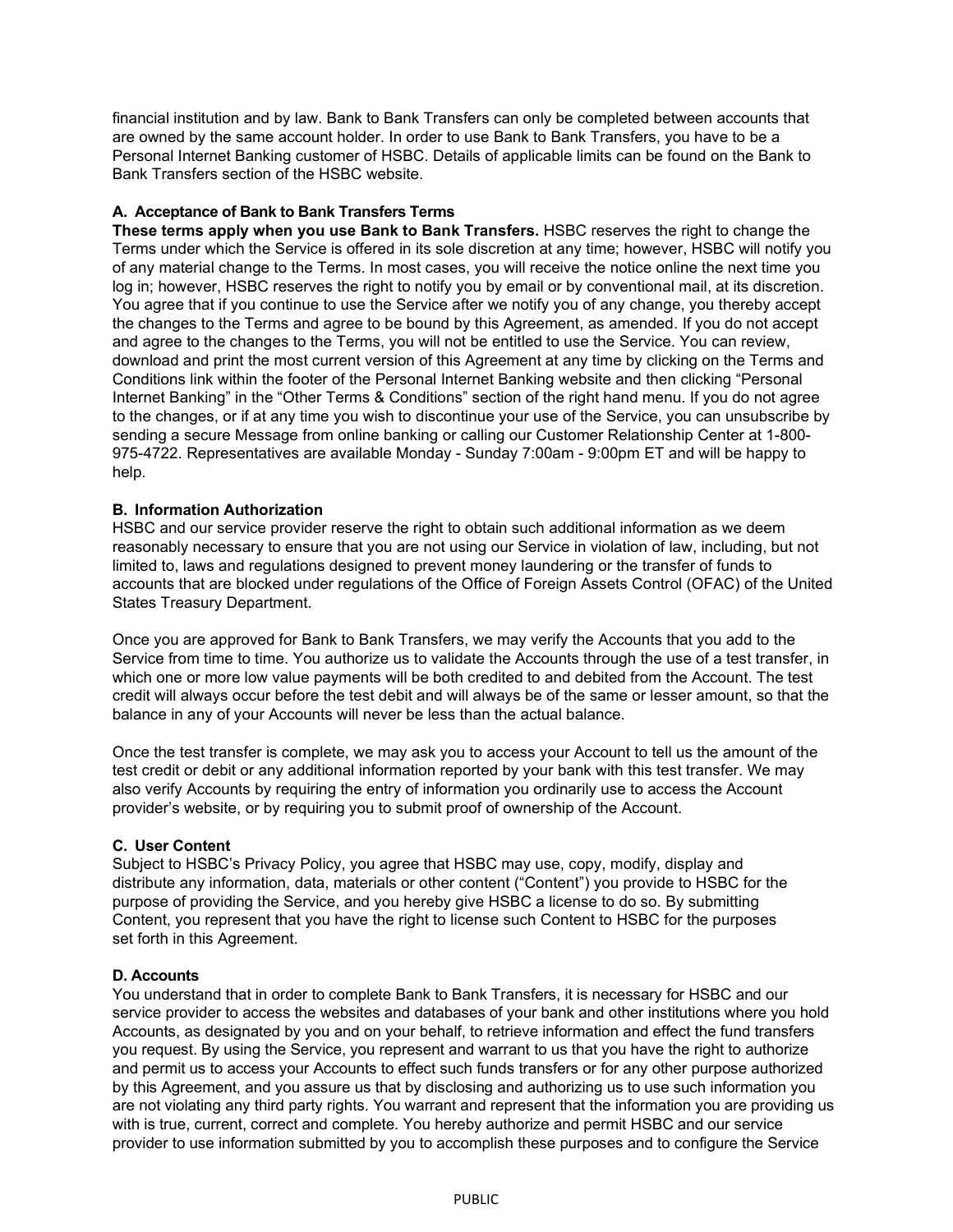to be compatible with the Accounts.

For as long as you are using the Service, you give to HSBC and our service provider a limited power of attorney and appoint HSBC and our service provider as your true and lawful attorney-in-fact and agent, with full power of substitution and re-substitution, for you and in your name, place and stead, in any and all capacities, to access the Accounts, effect funds transfers as described above, with full power and authority to do and perform each and every act and thing requisite and necessary to be done in connection with effecting funds transfers, including verifying the content and authenticity of any funds transfer instruction for the purposes of security procedures applicable to Accounts, as fully to all intents and purposes as you might or could in person. Once HSBC and/or our service provider has actual knowledge that you wish to cease using the Bank to Bank Transfers service as provided in this Agreement or as otherwise permitted in this Agreement and has a reasonable opportunity to act on such knowledge, this limited power of attorney is automatically revoked; provided, however, that any act done by HSBC and/or our service provider in good faith before it has actual knowledge of termination by you and has a reasonable opportunity to act on such knowledge shall be deemed to be authorized by you.

You understand and agree that at all times your relationship with each Account provider is independent of HSBC and your use of the Bank to Bank Transfers. HSBC will not be responsible for any acts or omissions by the financial institution or other provider of any Account, including without limitation any modification, interruption or discontinuance of any Account by such provider.

YOU ACKNOWLEDGE AND AGREE THAT WHEN HSBC AND OUR SERVICE PROVIDER IS EFFECTING A BANK TO BANK TRANSFER FROM OR TO ANY OF YOUR ACCOUNTS, HSBC AND OUR SERVICE PROVIDER IS ACTING AS YOUR AGENT, AND NOT AS THE AGENT OR ON BEHALF OF ANY THIRD PARTY. You agree that HSBC, its affiliates, service providers and partners shall be entitled to rely on the foregoing authorization, agency and power of attorney granted by you.

YOU AGREE THAT WE SHALL NOT BE LIABLE FOR ANY COSTS, FEES, LOSSES OR DAMAGES OF ANY KIND INCURRED AS A RESULT OF (1) OUR ACCESS TO THE ACCOUNTS; (2) OUR DEBIT AND/OR CREDIT OR INABILITY TO DEBIT AND/OR CREDIT THE ACCOUNTS IN ACCORDANCE WITH YOUR BANK TO BANK TRANSFERS INSTRUCTIONS; (3) ANY INACCURACY, INCOMPLETENESS OR MISINFORMATION CONTAINED IN THE INFORMATION RETRIEVED FROM THE ACCOUNTS; (4) ANY CHARGES IMPOSED BY ANY PROVIDER OF ACCOUNTS AND; (5) ANY FUNDS TRANSFER LIMITATIONS SET BY THE FINANCIAL INSTITUTIONS OR OTHER PROVIDERS OF THE ACCOUNTS.

Not all types of accounts are eligible for the Bank to Bank Transfers service. Bank to Bank Transfers allows personal accounts in your name to be added to your profile. Business accounts are not eligible to be used with the Bank to Bank Transfers service. Be sure to check with your financial institution for restrictions regarding transfers among your retirement (401k, etc.), savings, trusts, loans, custodial, and other account types. We are not responsible for any costs or losses incurred from Bank to Bank Transfers that are not permitted under such restrictions by the provider of your Account or those imposed by applicable law.

#### **E. Electronic Communications**

1. General Consent; Categories of Records

Bank to Bank Transfers is an electronic, Internet-based service. Therefore, you understand and agree that this Agreement will be entered into electronically, and that the following categories of information ("Communications") may be provided by electronic means.

- This Agreement and any amendments, modifications or supplements to it.
- Your records of Bank to Bank Transfers and other transactions through the Service, including without limitation confirmations of individual transactions.
- Any initial, periodic or other disclosures or notices provided in connection with the Service, including without limitation those required by federal or state law.
- Any customer service communications, including without limitation communications with respect to claims of error or unauthorized use of the Service.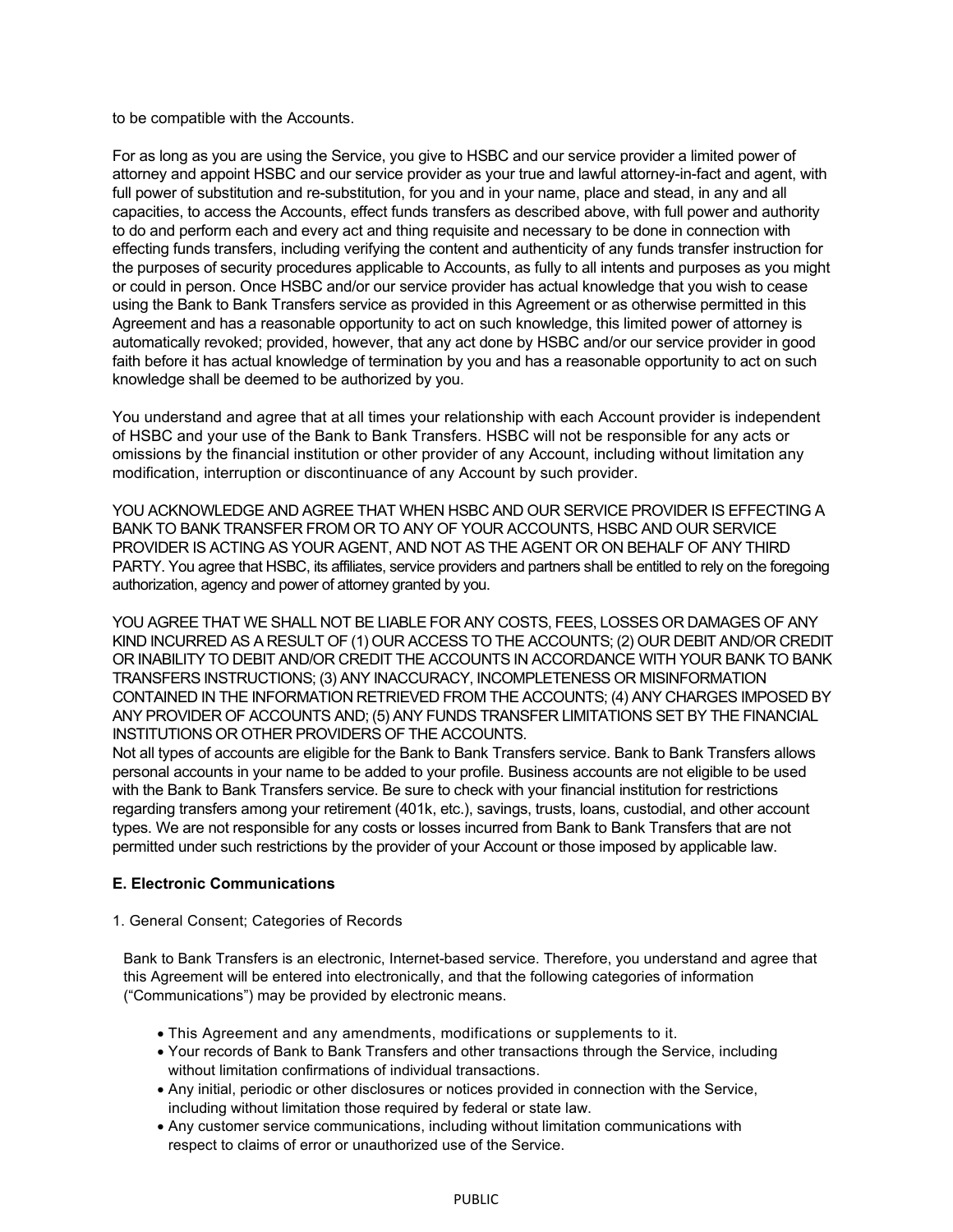• Any other communication related to the Service.

Although HSBC reserves the right to provide Communications in paper format at any time, you agree that we are under no obligation to do so. All Communications in either electronic or paper format will be considered to be "in writing." You should print a paper copy of this Agreement and any electronic Communication that is important to you and retain the copy for your records. If you do not agree to receive this Agreement or the Communications electronically, you may not use the Service.

#### 2. How to Withdraw Consent

If you have registered for the Service and you wish to withdraw your consent to have Communications provided in electronic form, you must cancel any pending transfer requests (within the time period permitted by the Service cancellation policies) and stop using the Service.

3. How to Update Your Records?

You agree to promptly update your registration records if your email address or other information changes. You may update your records, such as your email address, by using the "Communication preferences "section in Personal Internet Banking.

4. Delivery of Electronic Communications

Communications may be posted on the pages of the Service website or other website disclosed to you and/or delivered to the email address you provide. Any electronic Communication sent by email will be deemed to have been received by you when HSBC sends it to you, whether or not you received the email. If the Communication is posted on the Service, then it will be deemed to have been received by you no later than five business days after HSBC posts the Communication on the pages of the Service, whether or not you retrieve the Communication. An electronic Communication by email is considered to be sent at the time that it is directed by HSBC's email server to the appropriate email address. An electronic Communication made by posting to the pages of the Service is considered to be sent at the time it is publicly available. You agree that these are reasonable procedures for sending and receiving electronic Communications.

#### 5. Email Requirements

In order to access and retain Communications, you must have:

• An email account and email software capable of reading your email.

## **F. Privacy Policy and Confidentiality**

In order to provide Bank to Bank Transfers, we must obtain from your certain personal information about you, your Accounts, and your transactions (referred to herein as "User Information"). You represent that you have the right to provide such User Information and that you give us the right to use the User Information.

You can see a full description of our privacy policy by clicking on "Privacy" located in the footer of the Personal Internet Banking website.

## **G. Business Days**

The Service will process requests for transfers on business days. The business days for Bank to Bank Transfers are Monday through Friday. Federal Reserve Bank Holidays are not included.

## **H. Transfer Types and Limitations**

1. Types of Transfers

You may use this service to transfer funds to or from an HSBC account and another personal account in your name at another U.S. financial institution or an approved service provider investment account, through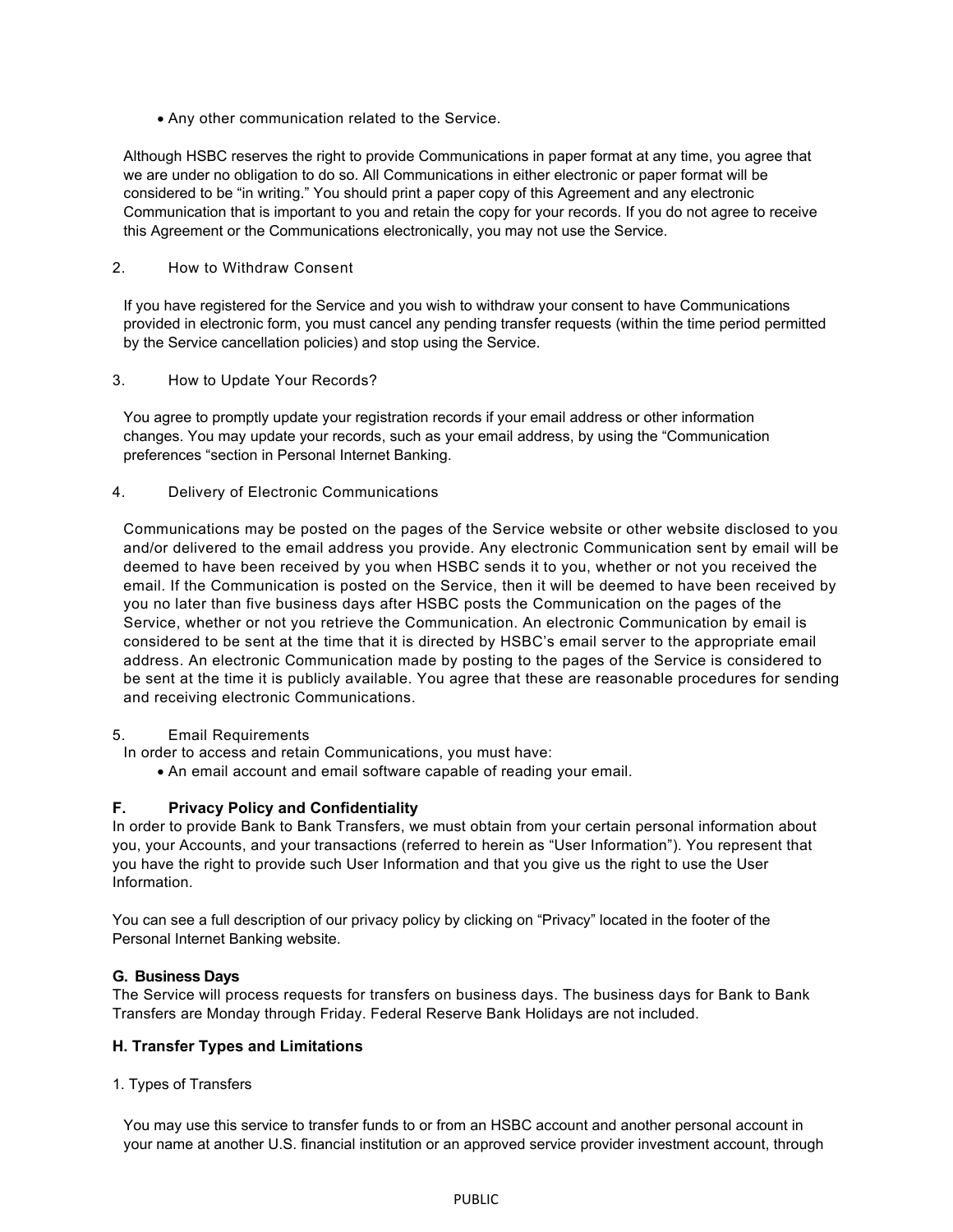the Internet. Transactions may be scheduled to occur one time, for a future date, or recurring.

Some of these services may not be available at all times. We may from time to time make available additional or new features to the Service, including but not limited to, a next day service and a higher limit service. You will be approved or declined for any such additional service at our sole discretion and additional terms and conditions may apply. Please ensure that you have sufficient funds to effect any Bank to Bank Transfers from your Accounts. We may at any time decline to effect any Bank to Bank Transfer that we believe may violate applicable law.

#### 2.Dollar Amount of Transfers

You may not make Bank to Bank Transfers in excess of limits described on the Service. We reserve the right to change from time to time the dollar amount of the Bank to Bank Transfers you are permitted to make using our Service. Without limiting the foregoing, in the event that your use of the Service has been suspended and reinstated as provided herein (see "**Suspension and Reinstatement of Bank to Bank Transfers**" below), you understand and agree that your use of the Service thereafter may be subject to lower dollar amount limitations than would otherwise be permitted by us.

#### 3. Transfers Subject to the Rules of the Accounts

Additionally, all Bank to Bank Transfers are also subject to the rules and regulations governing the relevant Accounts. You agree not to effect any Bank to Bank Transfers from or to an Account that are not allowed under the rules or regulations applicable to such accounts including, without limitation, rules or regulations designed to prevent the transfer of funds in violation of OFAC regulations.

#### **I. Rejection of Transfers**

We reserve the right to decline to effect any Bank to Bank Transfer, to submit Bank to Bank Transfer instructions or orders or to carry out change or cancellation requests.

#### **J. Authorization**

You authorize us to select any means to execute your Bank to Bank Transfer instructions. You understand that to affect your Bank to Bank Transfer instruction we utilize the Automated Clearing House (ACH), using applicable ACH Rules, we debit one of your Accounts and credit another of your Accounts. Once your Account has been debited, we credit our service provider's transfer account at the service provider's clearing bank. After our service provider and/or its clearing bank are reasonably certain that the debit will not be returned (in most cases this is usually between 3-4 business days), our service provider will credit your Account. The sole purpose for our service provider's transfer account is to complete your Bank to Bank Transfer requests and for performing the services within the scope of this Agreement. The service provider earns no interest on the funds in the transfer account. If the debit side fails or is returned for any reason and the credit side has been released and cannot be collected, you authorize our service provider to collect from the Account to which the credit side of the funds transfer was sent. We reserve the right to resubmit a debit, or a portion of the debit, in the event of an insufficient or uncollected funds return and if we cannot collect the amount credited. To effect this collection, you understand and authorize us to debit the credited Account or the debited Account in either the same dollar amount as the original funds transfer or a portion of the debit. There may be a fee associated with such collection imposed by the financial institution holding the Account.

You understand and agree that we may from time to time impose additional charges in connection with your Bank to Bank Transfers transactions. HSBC will notify you of such fee in advance of the transaction and according to applicable rules and regulations. If you choose to proceed with the transaction, you authorize HSBC to debit your account in the amount indicated.

In the event that a debit to any of your Accounts, or any portion of any such debit, has failed and the credit side of such transaction has been released and cannot be collected, and we are unable to debit either the debited or the credited Account as set forth above, we reserve the right, and you hereby authorize us, to debit any of your other Accounts to the extent necessary to offset any resulting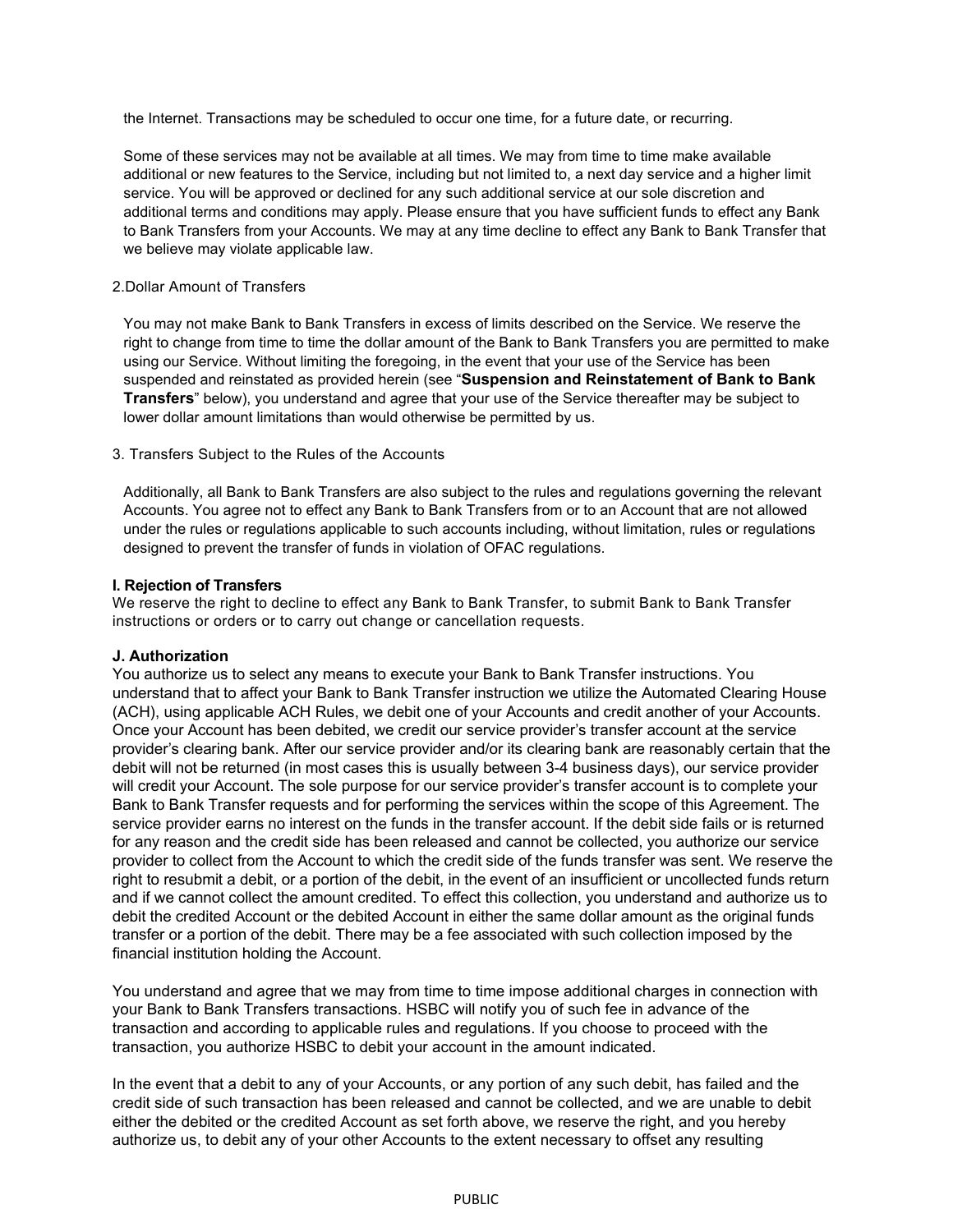deficiency. We do not undertake to notify you in such event, other than by posting any such transfer or transfers to the applicable Account in accordance with this Agreement.

You understand and agree that in the event we are unable to execute your Bank to Bank Transfers request utilizing the ACH, we may utilize other established payment mechanisms in order to complete your funds transfer instructions, such as wire transfer or check.

#### **K.Suspension and Reinstatement of Bank to Bank Transfers**

In the event that we at any time incur a problem with your use of the Service, including without limitation a failure in attempting to debit any of your Accounts or to collect with respect to any of your Bank to Bank Transfers as described above, and without limiting any other right or remedy that we may have under this Agreement or otherwise, we reserve the right to suspend your right to use the Service, immediately and without prior notice to you. You understand and agree that such action is reasonable for us to take in order to protect itself from loss. In the event of such suspension, you may request reinstatement of your service by contacting us using any of the methods provided for under this Agreement (see "**Error Reporting and Claims**," below). We reserve the right in our sole discretion to grant or deny reinstatement of your use of the Service. In the event we agree to reinstate you, we reserve the right to, and ordinarily will, initially reinstate your Service subject to lower per-transaction and monthly dollar limits and/or with other restrictions than otherwise might be available to you. Based upon your subsequent usage of the Service, HSBC in its sole discretion may thereafter restore your ability to effect transfers subject to such higher limits as may then be in effect (see "**Dollar Amount of Transfers**," above).

#### **L. Documentation**

You may access a statement of all Bank to Bank Transfers effected or pending at any time by clicking on the 'History' tab located within the Bank to Bank Transfers service. If a Bank to Bank Transfer could not be completed, HSBC and/or our service provider, upon learning that the Bank to Bank Transfer has failed, will make a reasonable effort to complete the transfer. If the Bank to Bank Transfer fails a second time, we will notify you to contact your financial institution or other provider of the relevant Account to learn more about the failure.

#### **M. Your Responsibility for Errors**

You understand that we must rely on the information provided by you and you authorize us to act on any instruction which has been or reasonably appears to have been sent by you, to submit Bank to Bank Transfer instructions on your behalf. You understand that financial institutions receiving the Bank to Bank Transfer instructions may rely on such information. We are not obliged to take any further steps to confirm or authenticate such instructions and will act on them without getting further confirmation. You understand that if you provide us with incorrect information or if there is any error in your instruction we will make all reasonable efforts to reverse or delete such instructions, but you accept full responsibility for losses resulting from any of your errors, duplication, ambiguities or fraud in the information that you provide. You agree not to impersonate any person or use a name that you are not authorized to use. If any information you provide is untrue, inaccurate, not current or incomplete, without limiting other remedies, HSBC reserves the right to recover from you any costs or losses incurred as a direct or indirect result of the inaccurate or incomplete information.

#### **N. Error Reporting and Claims**

For Error Resolution procedures concerning your personal HSBC accounts, you may refer to the Personal Internet Banking Terms and Conditions at any time by clicking on "Terms & Conditions" in the footer of the Personal Internet Banking website, and then clicking "Personal Internet Banking" in the "Other Terms & Conditions" section of the menu on the right. We are not responsible for errors, delays and other problems caused by or resulting from the action or inaction of financial institutions holding the Account. Although we will try to assist you in resolving any such problems, you understand that any such errors, delays or other problems are the responsibility of the relevant financial institution. Any rights you may have against a financial institution for such errors, delays or other problems are subject to the terms of the agreements you have with such financial institution, including any time limits during which complaints must be made.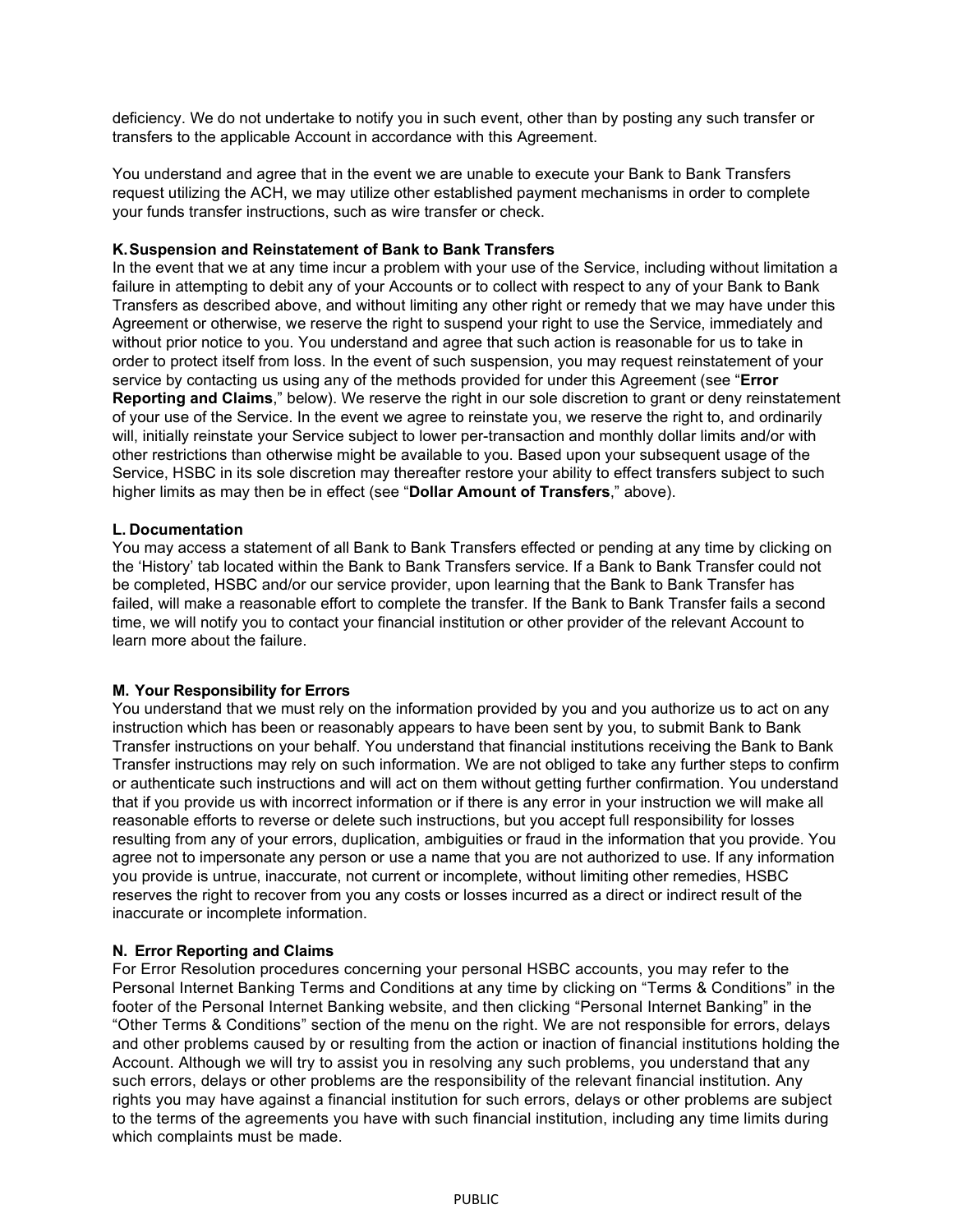#### **O. Proprietary Rights**

You acknowledge and agree that HSBC and/or our service provider own all rights in and to the Bank to Bank Transfers. You are permitted to use the Service only as expressly authorized by this Agreement. You may not copy, reproduce, distribute, or create derivative works, reverse engineer or reverse compile HSBC and/or our service provider's Bank to Bank Transfers or any of HSBC's and/or our service provider's services or technology.

#### **P. No Unlawful or Prohibited Use**

As a condition of using the Service, you warrant to us that you will not use the Service for any purpose that is unlawful or is not permitted, expressly or implicitly, by the terms of this Agreement or by any applicable law or regulation. You further warrant and represent that you will not use the Service in any manner that could damage, disable, overburden, or impair the Service or interfere with any other party's use and enjoyment of the Service. You may not obtain or attempt to obtain any materials or information through any means not intentionally made available or provided for through the Service. You agree that these warranties and representations will remain in full force and effect even if this Agreement terminates for any reason.

#### **Q. Service Changes and Discontinuation**

We may modify or discontinue the Service or your use of some or all accounts within the service, with or without notice, without liability to you, any other user or any third party. We reserve the right, subject to applicable law, to terminate your account within the Service and your right to use the Service at any time and for any reason, including without limitation if we, in our sole judgment, believe you have engaged in conduct or activities that violate any of the Terms or the rights of HSBC and/or our service provider, or if you provide us with false or misleading information or interfere with other users or the administration of the Services. We reserve the right to charge a fee for the use of the Service and any additional services or features that we may introduce. You understand and agree that you are responsible for paying all fees associated with the use of our Bank to Bank Transfers.

You can terminate your Bank to Bank Transfer service with HSBC at any time by sending a secure Message from online banking or calling our Customer Relationship Center at 800.975.HSBC (4722). Representatives are available Monday - Sunday 7:00am - 9:00pm ET and will be happy to help.

#### **R. Service Charges**

There are no transaction fees when you transfer funds through the Bank to Bank Transfer service.

#### **S. Security Procedures**

You understand that the financial institution at which an Account is maintained may contact us to verify the content and authority of Bank to Bank Transfer instructions and any changes to those instructions. You understand that, as your agent, we may provide to such financial institution such information as may be required to verify the instructions and may constitute a valid security procedure under the rules governing such Account.

#### **T. Deviating from Security Procedures**

You agree to allow us to authorize any financial institution at which you have an Account to accept funds and transfer instructions in accordance with any authorization procedures as may be agreed from time to time between you and such financial institution, or between us, on your behalf, and such financial institution, without verifying the instructions under the established security procedures, regardless of whether such security procedures were agreed by you directly or by us on your behalf. In addition, you agree that we may authorize such financial institutions to charge and debit your accounts based solely on these communications.

#### **U. Account Number Policy**

If Bank to Bank Transfer instructions identify a bank or beneficiary by name and account number, the relevant financial institution may execute those instructions by reference to the number only, even if the number does not correspond to the name. You understand that such financial institutions may not investigate discrepancies between names and numbers. In addition, you agree that we have no responsibility to investigate discrepancies between names and numbers.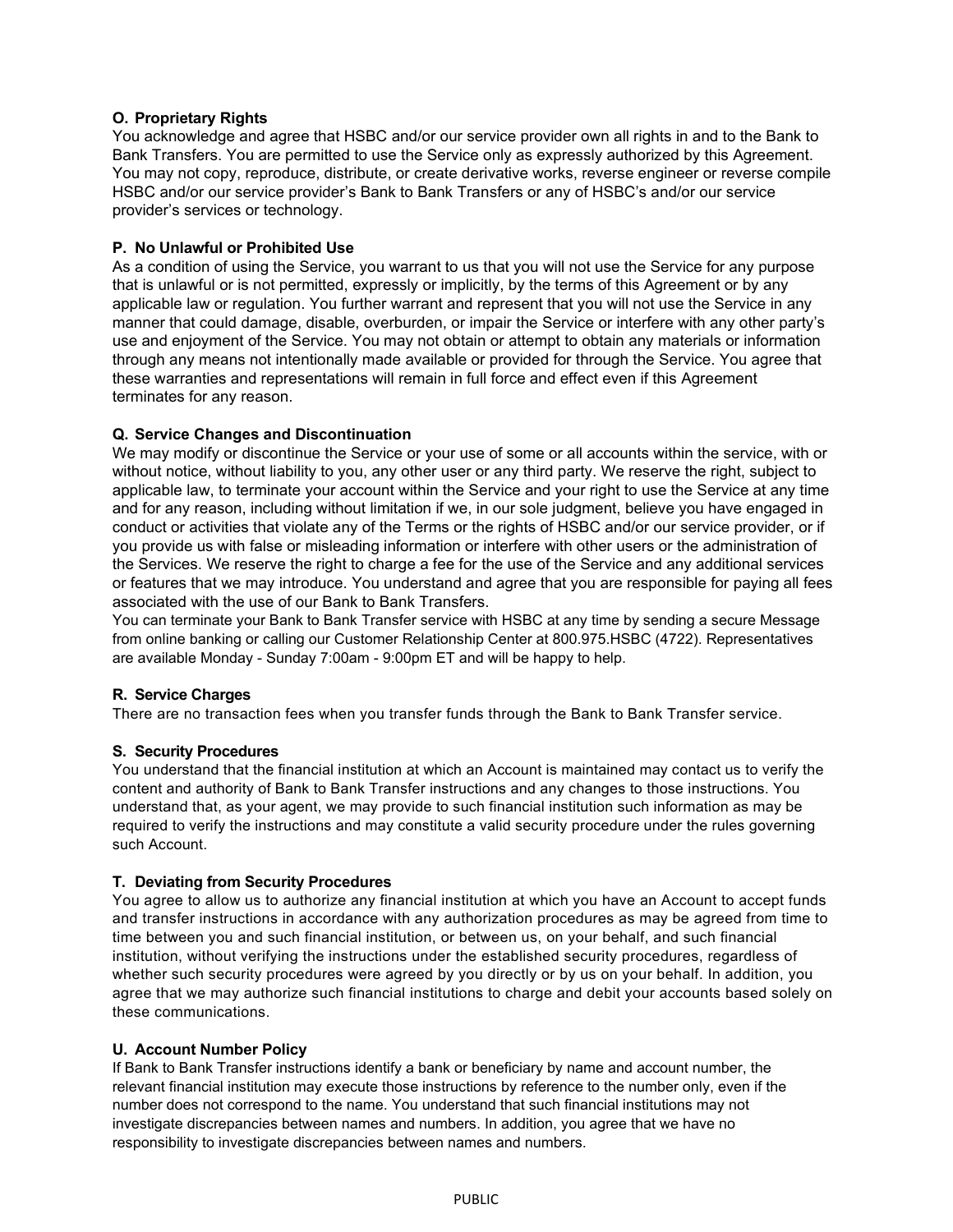#### **V. Joint Account Holder**

By using Bank to Bank Transfers, you confirm that, if any of your Accounts is a joint account, your joint account holder has consented for you to use your Accounts for the Service. We will end your use of the Service if any joint account holder notifies us that (i) they never consented to your use of our Bank to Bank Transfers service, (ii) the joint account can no longer be operated on your instructions alone, or (iii) they are withdrawing consent for you to operate the joint account.

#### **W. Means of Transfer**

You authorize us to select any means we deem suitable to provide your Bank to Bank Transfer instructions to the applicable financial institution. These choices include banking channels, electronic networks, and funds transfer systems. You agree to be bound by the rules and regulations that govern the applicable funds transfer systems, such as automated clearinghouse (ACH) as published by the National Automated Clearinghouse Association (NACHA). We shall make all reasonable efforts to ensure that your transfer requests are processed on time; however, we reserve the right to hold funds beyond the normal period and if any interest is earned will be the property of HSBC.

## **X. Our Liability**

If we do not provide a funds transfer instruction on time, if we cause an incorrect amount to be removed from an Account or if we cause funds from an Account to be transferred to any account other than the Account specified in the applicable funds transfer instruction, we shall be responsible for returning the improperly transferred funds and/or for directing any misdirected funds to the proper Account. HSBC is not responsible or liable if your financial institution's system fails and we are unable to complete the transfer. Except as otherwise required by law, HSBC shall in no other event be liable for any losses and damages other than those arising from gross negligence or willful misconduct on our part or if we breach a representation or warranty of HSBC hereunder.

You agree that your transfer instructions constitute authorization for us to complete the transfer. You represent and warrant to us that you have enough money in the applicable Accounts to make any Bank to Bank Transfer you request that we make on your behalf through the Service. You understand and agree that we are not liable under any circumstances for any losses or damages if, through no fault of ours, you do not have enough money to make the Bank to Bank Transfer and the Bank to Bank Transfer is not completed or is later reversed or if your financial institution does not permit the transfer or the Bank to Bank Transfer would exceed the credit limit on any applicable overdraft line.

You also understand and agree that we are not responsible for any losses or damages if circumstances beyond our control (such as fire or flood) prevent us from making a Bank to Bank Transfer or if the HSBC website was not working properly and you knew about the breakdown when you started the Bank to Bank Transfer.

## **Y.Your Right to Cancel a Bank to Bank Transfer**

You can cancel or stop a single Bank to Bank Transfer any time before the debit transaction is sent to the Federal Reserve Bank through the Bank to Bank Transfers service in Personal Internet Banking. If the transfer is a recurring transfer set up on the Bank to Bank Transfers service, then you can cancel that Transfer through the use of Bank to Bank Transfers in Personal Internet Banking as long as the request is received before the Process Date of the next recurring transfer. Once a recurring transfer is cancelled, all future transfers will be cancelled and you must reschedule it if you want transfers to be made in the future.

#### **Z. Limitation of Warranty and Liability**

YOU UNDERSTAND AND AGREE THAT OUR BANK TO BANK TRANSFERS SERVICE IS PROVIDED "AS-IS." EXCEPT AS OTHERWISE PROVIDED IN THIS AGREEMENT OR AS REQUIRED BY LAW, WE ASSUME NO RESPONSIBILITY FOR THE TIMELINESS, DELETION, MIS-DELIVERY OR FAILURE TO STORE ANY USER COMMUNICATIONS OR PERSONALIZATION SETTINGS. YOU UNDERSTAND AND EXPRESSLY AGREE THAT USE OF THE BANK TO BANK TRANSFERS SERVICE IS AT YOUR SOLE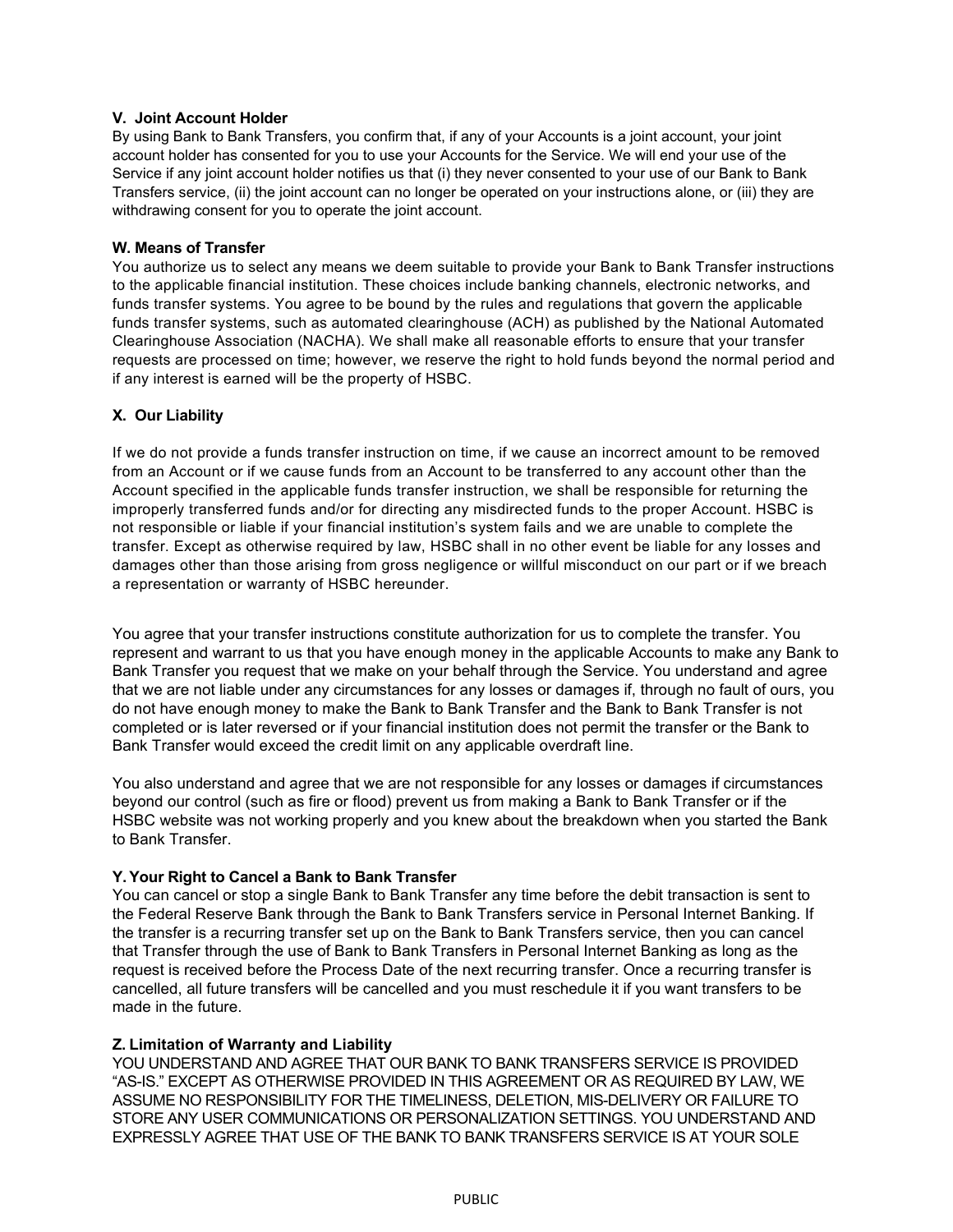RISK, THAT ANY MATERIAL AND/OR DATA DOWNLOADED OR OTHERWISE OBTAINED THROUGH THE USE OF THE BANK TO BANK TRANSFERS SERVICE IS DOWNLOADED OR OBTAINED AT YOUR OWN DISCRETION AND RISK AND THAT YOU WILL BE SOLELY RESPONSIBLE FOR ANY DAMAGES, INCLUDING WITHOUT LIMITATION DAMAGE TO YOUR COMPUTER SYSTEM OR LOSS OF DATA THAT RESULTS FROM THE DOWNLOAD OR THE OBTAINING OF SUCH MATERIAL AND/OR DATA.

EXCEPT AS EXPRESSLY SET FORTH ON THE HSBC WEBSITE OR IN THIS AGREEMENT, WE DISCLAIM ALL WARRANTIES OF ANY KIND, EXPRESS OR IMPLIED, INCLUDING WITHOUT LIMITATION ANY WARRANTY OF MERCHANTABILITY, FITNESS FOR A PARTICULAR PURPOSE OR NON-INFRINGEMENT OF INTELLECTUAL PROPERTY OR THIRD PARTY RIGHTS, AND WE MAKE NO WARRANTY OR REPRESENTATION REGARDING THE RESULTS THAT MAY BE OBTAINED FROM THE USE OF THE BANK TO BANK TRANSFERS SERVICE, THE ACCURACY OR RELIABILITY OF ANY INFORMATION OBTAINED THROUGH THE BANK TO BANK TRANSFERS SERVICE, THE ACCURACY OF ANY INFORMATION RETRIEVED BY US FROM THE ACCOUNTS OR THAT THE BANK TO BANK TRANSFERS SERVICE WILL MEET ANY USER'S REQUIREMENTS, BE UNINTERRUPTED, TIMELY, SECURE OR ERROR FREE.

EXCEPT AS DESCRIBED IN THIS AGREEMENT, WE WILL NOT BE LIABLE FOR ANY DIRECT, INDIRECT, INCIDENTAL, SPECIAL, CONSEQUENTIAL OR PUNITIVE DAMAGES OF ANY KIND RESULTING FROM THE USE OF OR THE INABILITY TO USE THE BANK TO BANK TRANSFERS SERVICE, ANY INACCURACY OF ANY INFORMATION OR AMOUNT RETRIEVED BY US FROM THE ACCOUNTS, ANY BREACH OF SECURITY CAUSED BY A THIRD PARTY, ANY TRANSACTIONS ENTERED INTO BASED ON THE BANK TO BANK TRANSFERS SERVICE, ANY LOSS OF, UNAUTHORIZED ACCESS TO OR ALTERATION OF A USER'S TRANSMISSIONS OR DATA OR FOR THE COST OF PROCUREMENT OF SUBSTITUTE GOODS AND SERVICES, INCLUDING BUT NOT LIMITED TO DAMAGES FOR LOSS OF PROFITS, USE, DATA OR OTHER INTANGIBLES, EVEN IF WE HAD BEEN ADVISED OF THE POSSIBILITY OF SUCH DAMAGES.

#### **AA. Indemnification**

You agree to indemnify, defend and hold harmless HSBC, its service provider, its affiliates, partners, officers, directors, employees, consultants, service providers and agents from any and all third party claims, liability, damages and/or costs (including, but not limited to, attorneys' fees) arising from your use of the Bank to Bank Transfers service, our reliance on the information, instruction, license and/or authorization provided by you under or pursuant to this Agreement, your violation of the Terms or your infringement, or infringement by any other user of your Accounts, of any intellectual property or other right of any person or entity.

## **AB. Miscellaneous**

You understand and agree that our service provider is not a bank, a broker-dealer firm, or any other kind of financial institution. You represent and warrant that you are who you claim to be; that you are the rightful owner of all Content and the Accounts linked for the purposes of the Bank to Bank Transfers; and that you are rightfully authorizing us to access the Accounts.

You agree that our rights and remedies arising out of any breach of your representations and warranties in this Agreement, the limitations on our liability and our rights to indemnification under this Agreement are continuing and shall survive the termination of this Agreement, notwithstanding the lack of any specific reference to such survivability in these provisions. HSBC's failure to enforce the strict performance of any provision of this Agreement will not constitute a waiver of HSBC's right to subsequently enforce such provision or any other provisions of this Agreement.

The most current version of this Agreement as it appears on our website, including any amendments that we may make from time to time, constitutes the entire agreement between us, and supersedes and replaces all other agreements or understandings, whether written or oral, regarding the Bank to Bank Transfers service. This Agreement may be amended, or any of HSBC's rights waived, only if HSBC agrees in writing